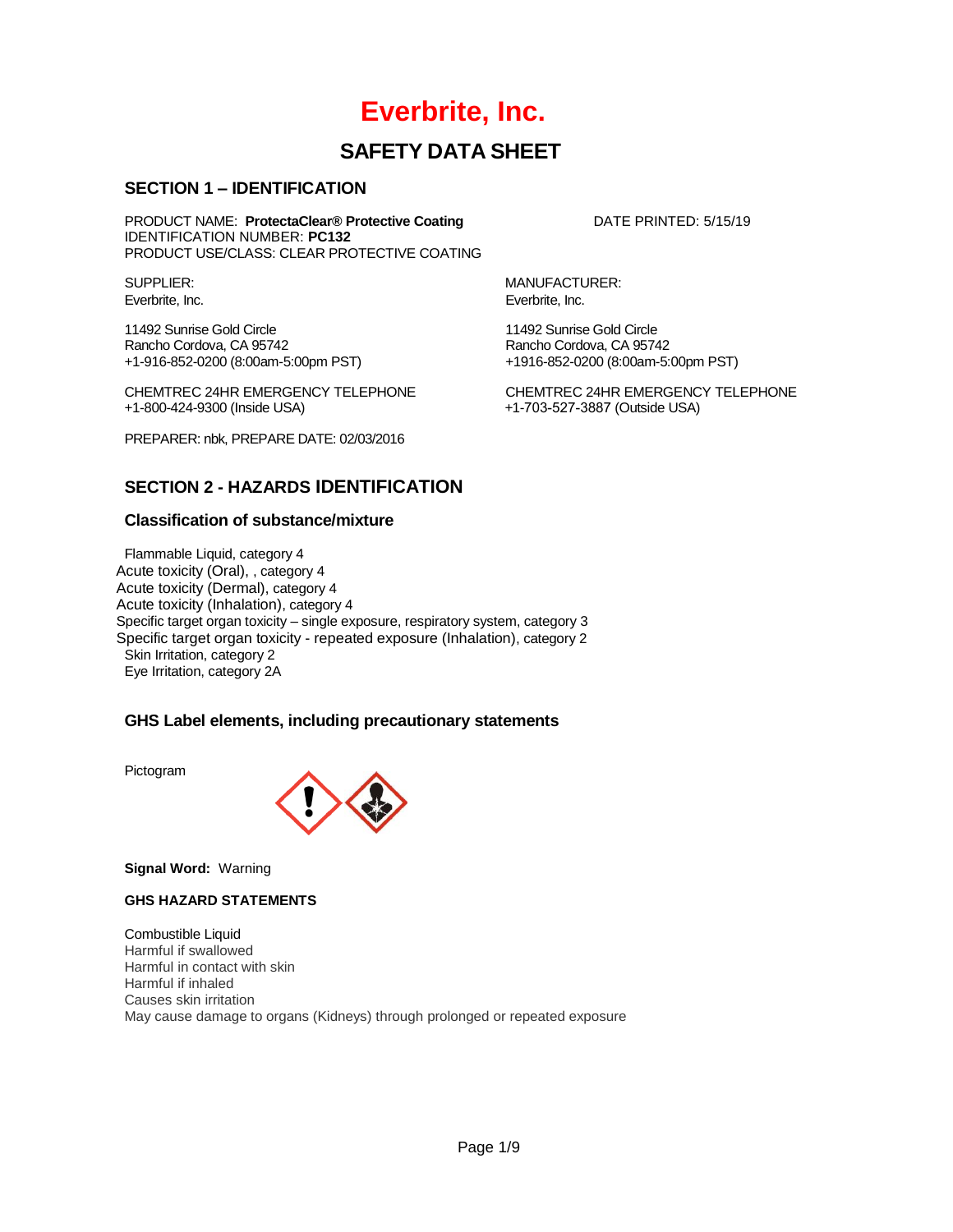| Product: PC132<br>v1.0 Preparation Date: 02/03/2016<br>Page 2<br><b>GHS PRECAUTION PHRASES</b> |                                                                                                                                                                                                                                                                                                                                                                                                                                                                                                                |  |  |  |  |
|------------------------------------------------------------------------------------------------|----------------------------------------------------------------------------------------------------------------------------------------------------------------------------------------------------------------------------------------------------------------------------------------------------------------------------------------------------------------------------------------------------------------------------------------------------------------------------------------------------------------|--|--|--|--|
| <b>Precautionary</b><br>statement:                                                             |                                                                                                                                                                                                                                                                                                                                                                                                                                                                                                                |  |  |  |  |
| <b>Prevention:</b>                                                                             | Keep away from heat/sparks/open flames/hot surfaces. No smoking.<br>Wear protective gloves/protective clothing/eye protection/face protection.<br>Do not eat, drink or smoke when using this product.<br>Do not breathe dust/fume/gas/mist/vapors/spray.<br>Use only outdoors or in a well-ventilated area.<br>Wash hands thoroughly after handling.                                                                                                                                                           |  |  |  |  |
| Response:                                                                                      | In case of fire: Use water spray, carbon dioxide, dry chemical or foam for extinction.<br>IF ON SKIN: Wash with plenty of soap and water.<br>Call a POISON CENTER or doctor/physician if you feel unwell.<br>Wash contaminated clothing before reuse.<br>IF INHALED: Remove victim to fresh air and keep at rest in a position comfortable for<br>breathing.<br>Get medical advice/attention if you feel unwell.<br>IF SWALLOWED: Call a POISON CENTER or doctor/physician if you feel unwell.<br>Rinse mouth. |  |  |  |  |
| Storage:                                                                                       | Store in a well-ventilated place. Keep container tightly closed.                                                                                                                                                                                                                                                                                                                                                                                                                                               |  |  |  |  |
| Disposal:                                                                                      | Dispose of contents/container to an appropriate treatment and disposal facility in<br>accordance with applicable laws and regulations, and product characteristics at time<br>of disposal.                                                                                                                                                                                                                                                                                                                     |  |  |  |  |

**Hazards not otherwise classified (HNOC) or not covered by GHS -** NONE

## **SECTION 3 - COMPOSITION/INFORMATION ON INGREDIENTS**

| <b>CAS NUMBER</b> | <b>CHEMICAL NAME</b>                  | ,,,,,,, ,,,<br><b>RANGE</b> |
|-------------------|---------------------------------------|-----------------------------|
| 111109-77-4       | Dipropylene glycol dimethyl ether     | 75-90%                      |
| Non-Hazardous     | High molecular weight polymer coating | 25-50%                      |
| $12 - 07 - 2$     | 2-butoxy ethyl acetate                | $5 - 10%$                   |
| $95 - 14 - 7$     | 1,2,3-Benzotriazole                   | $0.1 - 1.0\%$               |

**WT/WT %**

## **SECTION 4 - FIRST AID MEASURES**

#### **Description of first aid measures**

**General advice:** First Aid responders should pay attention to self-protection and use the recommended protective clothing (chemical resistant gloves, splash protection). If potential for exposure exists refer to Section 8 for specific personal protective equipment.

**Inhalation:** Move person to fresh air; if effects occur, consult a physician.

**Skin contact:** Remove material from skin immediately by washing with soap and plenty of water. Remove contaminated clothing and shoes while washing. Seek medical attention if irritation persists. Wash clothing before reuse. Discard items which cannot be decontaminated, including leather articles such as shoes, belts and watchbands.

**Eye contact:** Flush eyes thoroughly with water for several minutes. Remove contact lenses after the initial 1-2 minutes and continue flushing for several additional minutes. If effects occur, consult a physician, preferably an ophthalmologist.

**Ingestion:** If swallowed, seek medical attention. Do not induce vomiting unless directed to do so by medical personnel.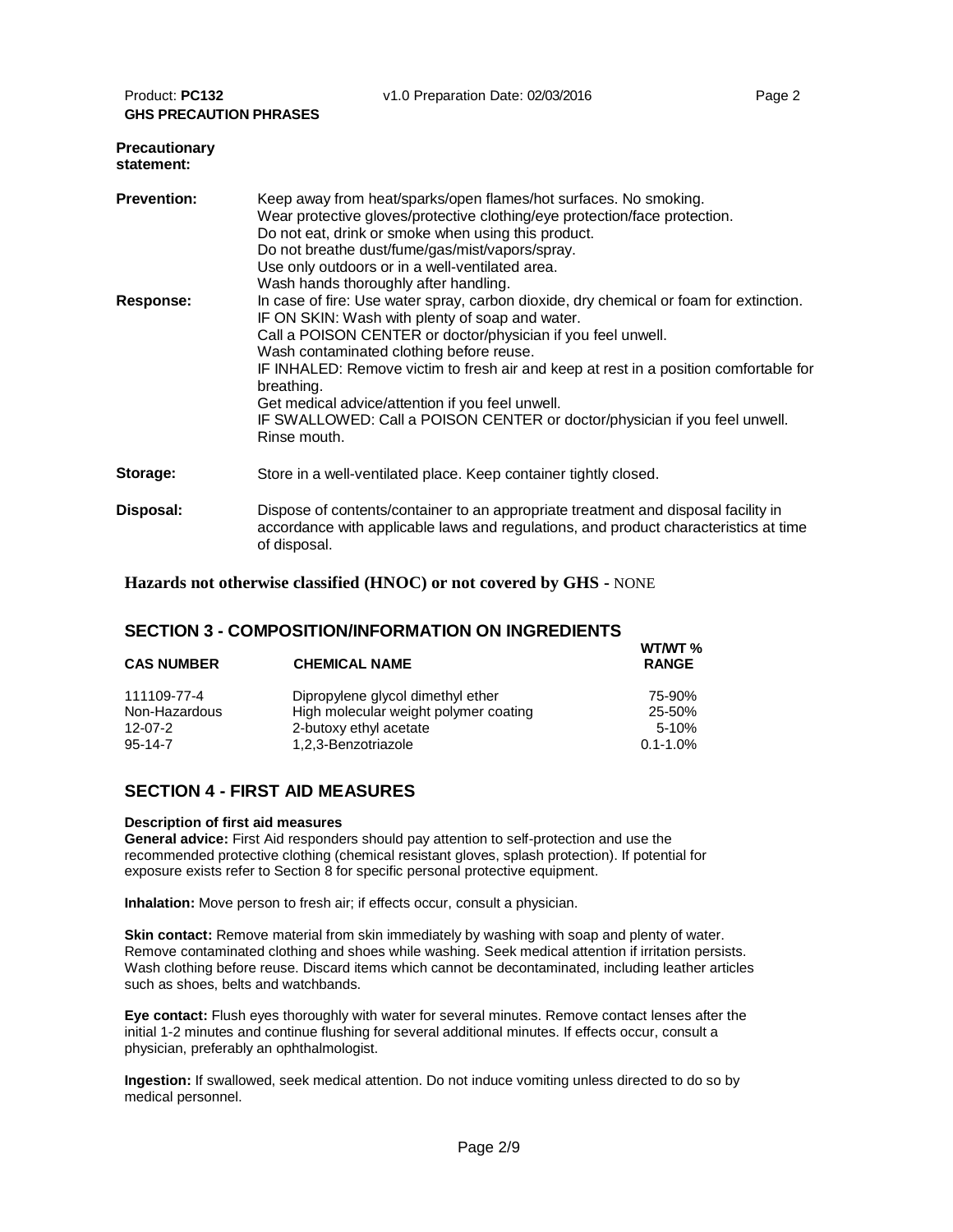**Most important symptoms and effects, both acute and delayed:** Aside from the information found under Description of first aid measures (above) and Indication of immediate medical attention and special treatment needed (below), any additional important symptoms and effects are described in Section 11: Toxicology Information.

#### **Indication of any immediate medical attention and special treatment needed**

**Notes to physician:** No specific antidote. Treatment of exposure should be directed at the control of symptoms and the clinical condition of the patient

## **SECTION 5 - FIRE FIGHTING MEASURES**

**Suitable extinguishing media:** Water fog or fine spray. Dry chemical fire extinguishers. Carbon dioxide fire extinguishers. Foam. Alcohol resistant foams (ATC type) are preferred. General purpose synthetic foams (including AFFF) or protein foams may function, but will be less effective.

**Unsuitable extinguishing media:** None known

#### **Special hazards arising from the substance or mixture**

**Hazardous combustion products:** During a fire, smoke may contain the original material in addition to combustion products of varying composition which may be toxic and/or irritating. Combustion products may include and are not limited to: Carbon monoxide. Carbon dioxide.

**Unusual Fire and Explosion Hazards:** Container may rupture from gas generation in a fire situation. Violent steam generation or eruption may occur upon application of direct water stream to hot liquids.

#### **Advice for firefighters**

**Fire Fighting Procedures:** Keep people away. Isolate fire and deny unnecessary entry. Use water spray to cool fire exposed containers and fire affected zone until fire is out and danger of reignition has passed. Fight fire from protected location or safe distance. Consider the use of unmanned hose holders or monitor nozzles. Immediately withdraw all personnel from the area in case of rising sound from venting safety device or discoloration of the container. Burning liquids may be extinguished by dilution with water. Do not use direct water stream. May spread fire. Move container from fire area if this is possible without hazard. Burning liquids may be moved by flushing with water to protect personnel and minimize property damage.

**Special protective equipment for firefighters:** Wear positive-pressure self-contained breathing apparatus (SCBA) and protective firefighting clothing (includes firefighting helmet, coat, trousers, boots, and gloves). If protective equipment is not available or not used, fight fire from a protected location or safe distance.

## **SECTION 6 - ACCIDENTAL RELEASE MEASURES**

**Personal precautions, protective equipment and emergency procedures:** Isolate area. Refer to section 7, Handling, for additional precautionary measures. Keep personnel out of low areas. Keep unnecessary and unprotected personnel from entering the area. No smoking in area. Use appropriate safety equipment. For additional information, refer to Section 8, Exposure Controls and Personal Protection.

**Environmental precautions:** Avoid release to the environment.Prevent from entering into soil, ditches, sewers, waterways and/or groundwater. See Section 12, Ecological Information.

**Methods and materials for containment and cleaning up:** Small spills: Absorb with materials such as: Sand. Vermiculite. Collect in suitable and properly labeled containers. Large spills: Contain spilled material if possible. Pump into suitable and properly labeled containers. See Section 13, Disposal Considerations, for additional information.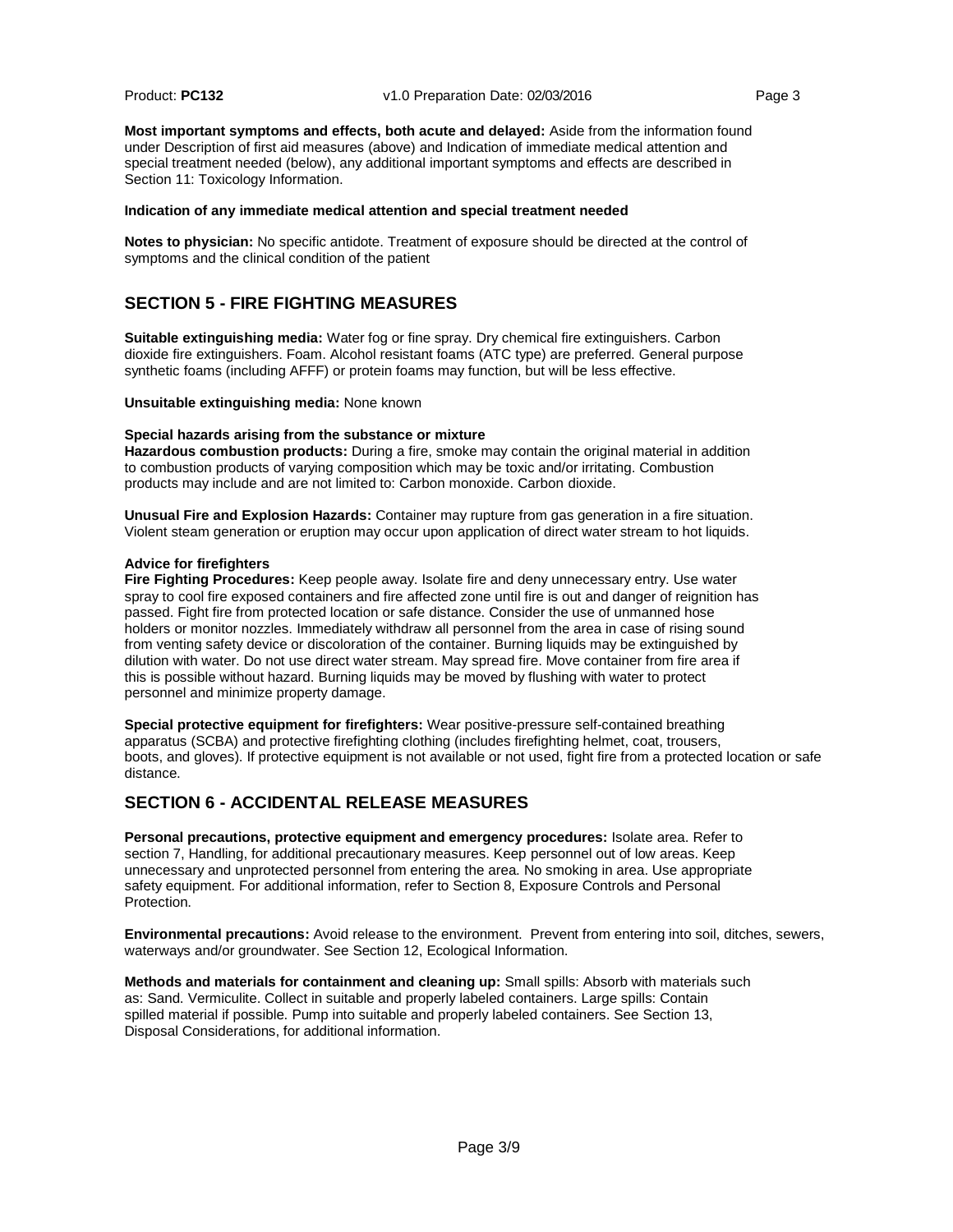### Product: **PC132** v1.0 Preparation Date: 02/03/2016 Page 4 **SECTION 7 - HANDLING AND STORAGE**

**Precautions for safe handling:** Avoid contact with eyes. Wash thoroughly after handling. Containers, even those that have been emptied, can contain vapors. Do not drill, grind, weld, or perform similar operations on or near empty containers. Spills of these organic materials on hot fibrous insulations may lead to lowering of the auto ignition temperatures possibly resulting in spontaneous combustion. Keep away from heat, sparks and flame. See Section 8, EXPOSURE CONTROLS AND PERSONAL PROTECTION.

**Conditions for safe storage:** Store in the following material(s): Carbon steel. Stainless steel. Aluminum. Phenolic lined steel drums. Keep away from food, drink and animal feeding stuffs. Keep container tightly closed and in a well-ventilated place. Store away from heat. See Section 10 for more specific information.

## **Storage stability**

**Steel drums.** 24 Month

## **SECTION 8 - EXPOSURE CONTROLS AND PERSONAL PROTECTION**

#### **Control parameters**

### **Ingredients with Occupational Exposure Limits (US)**

| <b>Name</b>                       | % |                   | ACGIH TLV- ACGIH TLV- OSHA PEL- OSHA PEL- |     |                | <b>OEL Note</b> |
|-----------------------------------|---|-------------------|-------------------------------------------|-----|----------------|-----------------|
|                                   |   | TWA               | <b>STEL</b>                               | TWA | <b>CEILING</b> |                 |
| Dipropylene glycol dimethyl ether |   | 75-90% 20 ppm     | N/E                                       | N/E | N/F            |                 |
| polymer coating                   |   | 25-50% N/E        | N/E                                       | N/E | N/E            |                 |
| 2-butoxy ethyl acetate            |   | 5-10% 20 ppm      | N/E                                       | N/E | N/E            |                 |
| 1,2,3-Benzotriazole               |   | $0.1 - 1.0\%$ N/E | N/F                                       | N/E | N/E            |                 |

**FURTHER INFORMATION**: Refer to the local country/regional regulatory exposure limits for the workforce.

### **Exposure controls**

**Engineering controls:** Use local exhaust ventilation, or other engineering controls to maintain airborne levels below exposure limit requirements or guidelines. If there are no applicable exposure limit requirements or guidelines, general ventilation should be sufficient for most operations.

#### **Individual protection measures**

**Eye/face protection:** Use safety glasses (with side shields). **Skin protection**

**Hand protection:** Use gloves chemically resistant to this material when prolonged or frequently repeated contact could occur. Examples of preferred glove barrier materials include: Butyl rubber. Ethyl vinyl alcohol laminate ("EVAL"). Examples of acceptable glove barrier materials include: Natural rubber ("latex"). Neoprene. Nitrile/butadiene rubber ("nitrile" or "NBR"). Polyvinyl chloride ("PVC" or "vinyl"). NOTICE: The selection of a specific glove for a particular application and duration of use in a workplace should also take into account all relevant workplace factors such as, but not limited to: Other chemicals which may be handled, physical requirements (cut/puncture protection, dexterity, thermal protection), potential body reactions to glove materials, as well as the instructions/specifications provided by the glove supplier.

**Other protection:** Wear clean, body-covering clothing.

**Respiratory protection:** Respiratory protection should be worn when there is a potential to exceed the exposure limit requirements or guidelines. If there are no applicable exposure limit requirements or guidelines, wear respiratory protection when adverse effects, such as respiratory irritation or discomfort have been experienced, or where indicated by your risk assessment process. For most conditions no respiratory protection should be needed; however, if discomfort is experienced, use an approved air-purifying respirator. The following should be effective types of air-purifying respirators: Organic vapor cartridge.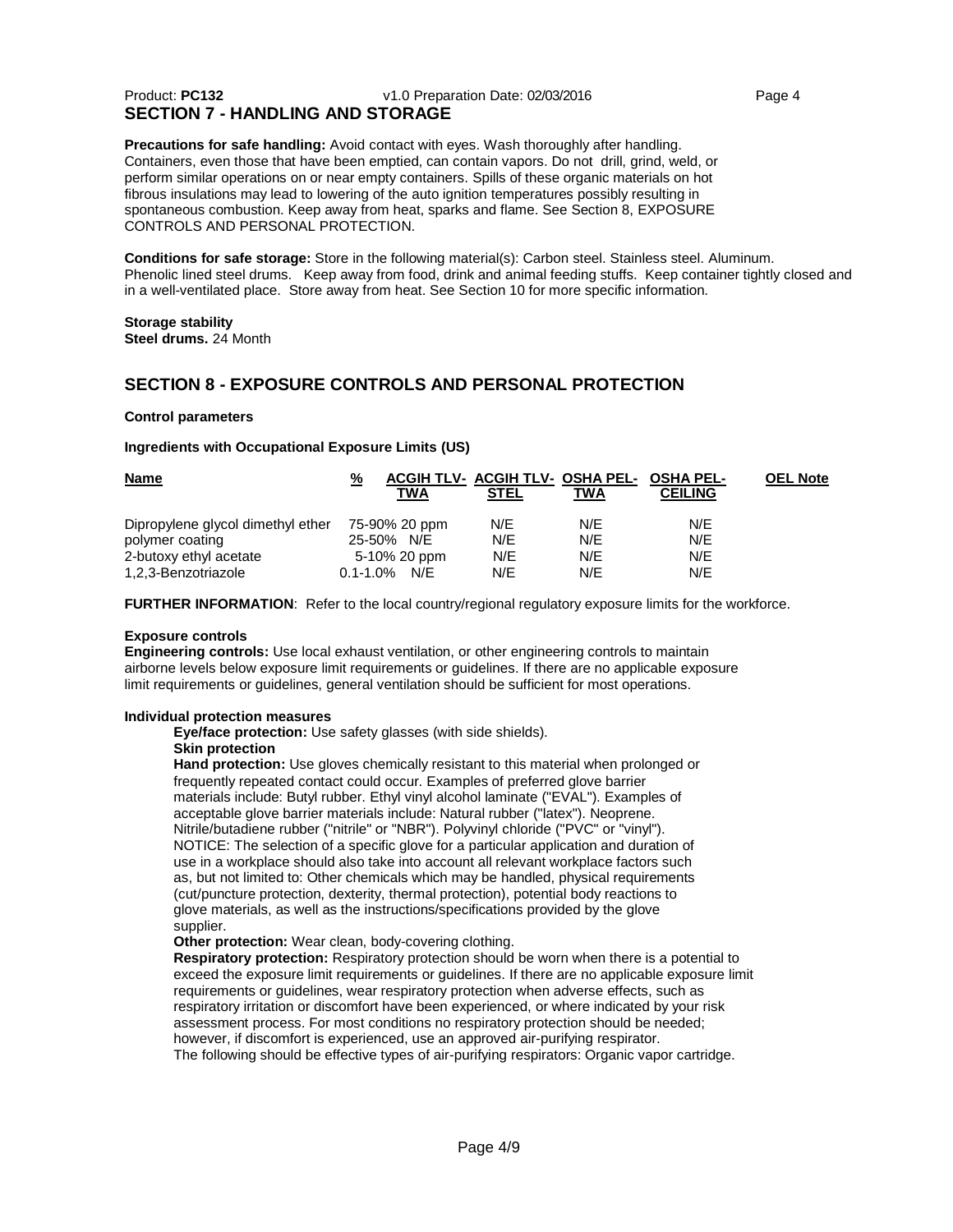## **Information on basic physical and chemical properties**

| APPEARANCE                              | : Colorless                    |
|-----------------------------------------|--------------------------------|
| PHYSICAL STATE                          | : Liquid                       |
| <b>BOILING RANGE</b>                    | : 347-685°F (175-363°C)        |
| <b>VAPOR DENSITY</b>                    | : Is heavier than air          |
| ODOR                                    | : Mild                         |
| <b>ODOR THRESHOLD</b>                   | : N.E.                         |
| <b>EVAPORATION RATE</b>                 | : Is slower than Butyl Acetate |
| SOLUBILITY IN H <sub>2</sub> O          | : Not soluble.                 |
| <b>FREEZE POINT</b>                     | : -49- -96°F (-45- -71°C)      |
| <b>SPECIFIC GRAVITY</b>                 | : 0.9347                       |
| <b>VAPOR PRESSURE</b>                   | : <1.0 mm Hg @ 68°F (20°C      |
| рH                                      | : N.E.                         |
| <b>VOLATILE BY VOLUME</b>               | : 87.43%                       |
| <b>FLASH POINT</b>                      | : 145°F (63C)                  |
| (SETAFLASH CLOSED CUP)                  |                                |
| AUTOIGNITION TEMPERATURE: 329°F (165°C) |                                |
| LOWER EXPLOSIVE LIMIT                   | : N.E.                         |
| UPPER EXPLOSIVE LIMIT                   | : N.E.                         |
| VOC Content (q/l)                       | : 788 g/l                      |

(See Section 16 for abbreviation legend)

## **SECTION 10 - STABILITY AND REACTIVITY**

**Reactivity:** No reactivity hazards known under normal storage and use conditions.

**Chemical stability**: Stable under normal conditions

**Possibility of hazardous reactions**: Hazardous polymerization does not occur.

**Conditions to avoid:** Heat, flames and sparks. Product can oxidize at elevated temperatures. Generation of gas during decomposition can cause pressure in closed systems.

**Incompatible materials:** Avoid contact with: Strong acids. Strong bases. Strong oxidizers.

**Hazardous decomposition products:** Decomposition products depend upon temperature, air supply and the presence of other materials. Decomposition products can include and are not limited to: Aldehydes. Ketones. Organic acids, carbon dioxide (CO2), carbon monoxide (CO), and irritating fumes and gases.

## **SECTION 11 - TOXICOLOGICAL PROPERTIES**

#### **Information on toxicological effects**

| <b>Acute Toxicity, product:</b> |           |
|---------------------------------|-----------|
| Oral LD50                       | : N/D     |
| <b>Inhalation LC50</b>          | : N/D.    |
| Irritation                      | : Unknown |
| Corrosivity                     | : Unknown |
| Sensitization                   | : Unknown |
| Repeated dose toxicity          | : Unknown |
| Carcinogenicity                 | : Unknown |
| Mutagenicity                    | : Unknown |
| Toxicity for reproduction       | : Unknown |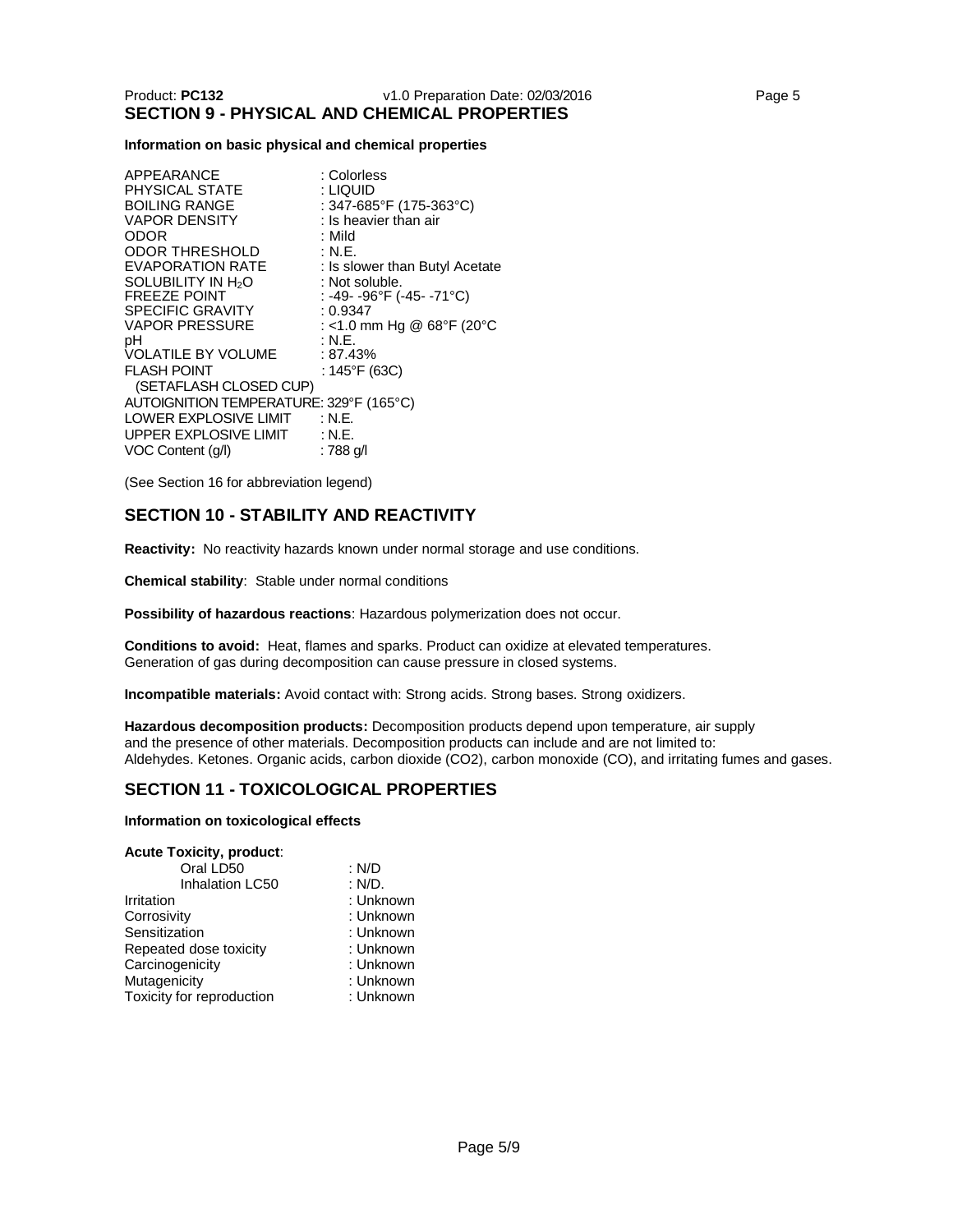#### Product: **PC132** v1.0 Preparation Date: 02/03/2016 Page 6

**If no information is available above under Acute Toxicity, then the acute effects of this product have not been tested. Data on individual components are tabulated below:**

| <b>CAS NUMBER</b> | <b>CHEMICAL NAME</b>                 | Oral LD50            | <b>Dermal LD50</b>               | Vapor LC50                         |
|-------------------|--------------------------------------|----------------------|----------------------------------|------------------------------------|
| 111109-77-4       | Dipropylene glycol dimethyl<br>ether | $3,300$ mg/kg<br>rat | $> 2,000 \; \text{mg/kg}$<br>rat | >5.25 mg/l 4h<br>rat $-$ no deaths |
| $12 - 07 - 2$     | 2-butoxy ethyl acetate               | 1,800 mg/kg<br>rat   | $1,500$ mg/kg<br>rabbit          | ND                                 |
| $95 - 14 - 7$     | 1,2,3-Benzotriazole                  | 560 mg/kg<br>rat     | no irritation<br>rat             | 1.4 mg/l 4h<br>rat                 |

#### **Skin corrosion/irritation**

Prolonged exposure not likely to cause significant skin irritation.

#### **Serious eye damage/eye irritation**

May cause slight eye irritation. Corneal injury is unlikely.

#### **Sensitization**

Skin contact may cause an allergic skin reaction in a small proportion of individuals.

For respiratory sensitization: No relevant data found.

#### **Specific Target Organ Systemic Toxicity (Single Exposure)**

Evaluation of available data suggests that this material is not an STOT-SE toxicant.

#### **Specific Target Organ Systemic Toxicity (Repeated Exposure)**

In animals, effects have been reported on the following organs: Adrenal gland. Kidney.

Liver.

#### **Carcinogenicity**

No relevant data found.

#### **Teratogenicity**

Has been toxic to the fetus in laboratory animals at doses toxic to the mother. Did not cause birth defects in laboratory animals.

#### **Reproductive toxicity**

In animal studies, did not interfere with reproduction.

#### **Mutagenicity**

In vitro genetic toxicity studies were negative. Animal genetic toxicity studies were negative.

#### **Aspiration Hazard**

Based on physical properties, not likely to be an aspiration hazard.

#### **Other adverse effects**:

Can cause kidney damage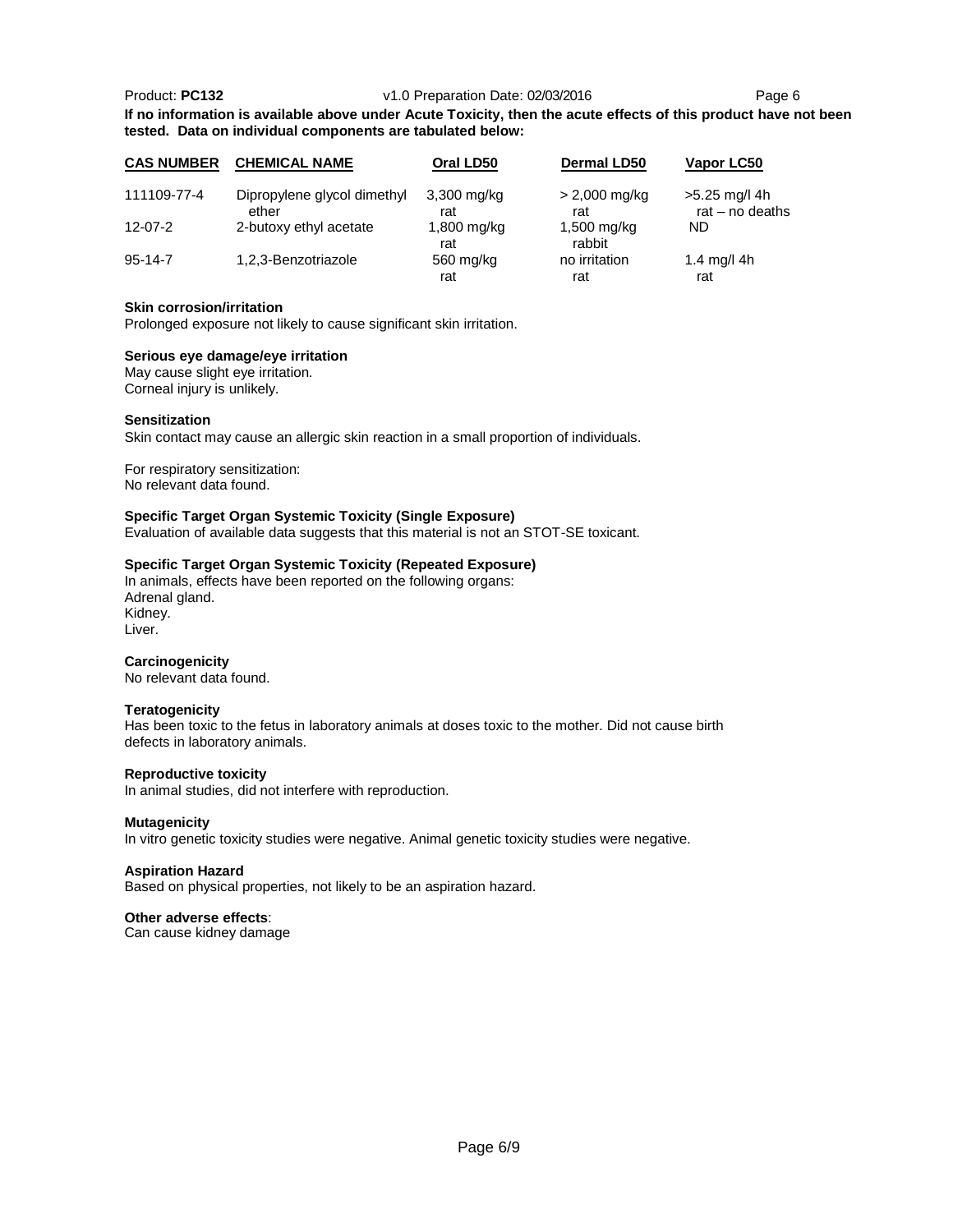*Ecotoxicological information on this product or its components appear in this section when such data is available.*

#### **Toxicity**

#### **Acute toxicity to fish**

Material is practically non-toxic to aquatic organisms on an acute basis (LC50/EC50/EL50/LL50 >100 mg/L in the most sensitive species tested).

LC50, Poecilia reticulata (guppy), static test, 96 Hour, > 1,000 mg/l

NOEC sublethal, Oncorhynchus mykiss (rainbow trout), flow-through test, 14 Hour, > 300 mg/l

#### **Acute toxicity to aquatic invertebrates**

LC50, Daphnia magna (Water flea), static test, 24 Hour, > 1,000 mg/l

#### **Chronic aquatic toxicity**

#### **Chronic toxicity to aquatic invertebrates**

NOEC, Daphnia magna (Water flea), semi-static test, 21 d, number of offspring, 10 mg/l

LOEC, Daphnia magna (Water flea), semi-static test, 21 d, number of offspring, 32 mg/l

MATC (Maximum Acceptable Toxicant Level), Daphnia magna (Water flea), semi-static test, 21 d, number of offspring, 18 mg/l

#### **Toxicity to soil-dwelling organisms**

LC50, Eisenia fetida (earthworms), 14 d, survival, > 1,000 mg/kg

#### **Persistence and degradability**

**Biodegradability:** Material is inherently biodegradable (reaches > 20% biodegradation in OECD test(s) for inherent biodegradability). Based on stringent OECD test guidelines, this material cannot be considered as readily biodegradable; however, these results do not necessarily mean that the material is not biodegradable under environmental conditions. 10-day Window: Fail

**Biodegradation:** 18 - 32 % **Exposure time:** 28 d **Method:** OECD Test Guideline 301B or Equivalent 10-day Window: Not applicable **Biodegradation:** 25 % **Exposure time:** 28 d **Method:** OECD Test Guideline 302B or Equivalent

**Theoretical Oxygen Demand:** 2.17 mg/mg

#### **Photodegradation**

**Test Type:** Half-life (indirect photolysis) **Sensitizer:** OH radicals **Atmospheric half-life:** 3.8 Hour **Method:** Estimated.

#### **Bioaccumulative potential**

**Bioaccumulation:** Bioconcentration potential is low (BCF < 100 or Log Pow < 3). **Partition coefficient: n-octanol/water(log Pow):** 0.42 Measured **Bioconcentration factor (BCF):** 4 Oncorhynchus mykiss (rainbow trout) 43 d Measured

#### **Mobility in soil**

Given its very low Henry's constant, volatilization from natural bodies of water or moist soil is not expected to be an important fate process. Potential for mobility in soil is very high (Koc between 0 and 50). **Partition coefficient(Koc):** 2 Estimated.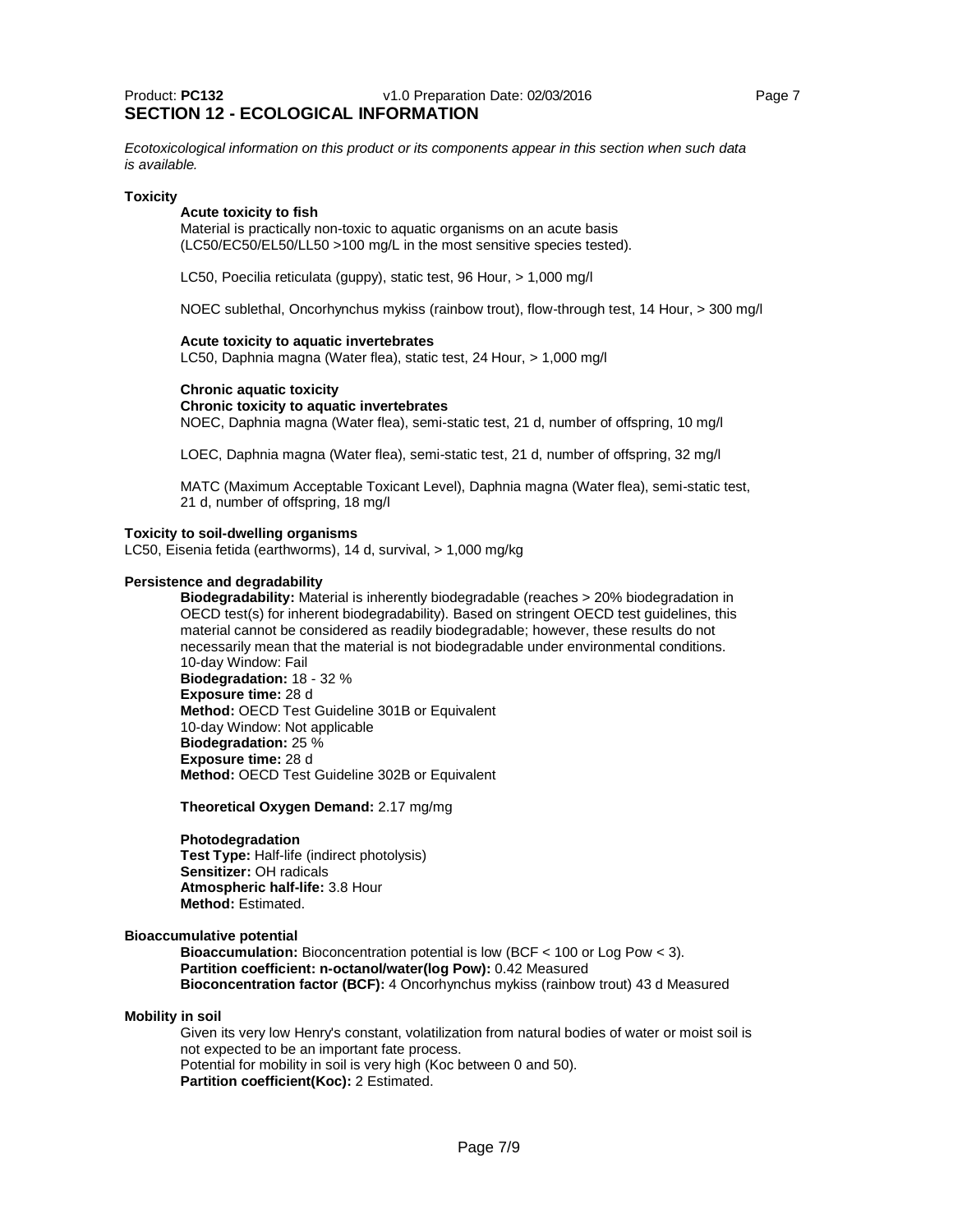## **SECTION 13 - DISPOSAL CONSIDERATIONS**

**Disposal methods:** DO NOT DUMP INTO ANY SEWERS, ON THE GROUND, OR INTO ANY BODY OF WATER. All disposal practices must be in compliance with all Federal, State/Provincial and local laws and regulations. Regulations may vary in different locations. Waste characterizations and compliance with applicable laws are the responsibility solely of the waste generator. AS YOUR SUPPLIER, WE HAVE NO CONTROL OVER THE MANAGEMENT PRACTICES OR MANUFACTURING PROCESSES OF PARTIES HANDLING OR USING THIS MATERIAL. THE INFORMATION PRESENTED HERE PERTAINS ONLY TO THE PRODUCT AS SHIPPED IN ITS INTENDED CONDITION AS DESCRIBED IN MSDS SECTION: Composition Information. FOR UNUSED & UNCONTAMINATED PRODUCT, the preferred options include sending to a licensed, permitted: Incinerator or other thermal destruction device.

## **SECTION 14 - TRANSPORTATION INFORMATION**

**DOT (US)**

| Proper shipping name | <b>Paint, Non-Regulated</b> |
|----------------------|-----------------------------|
| UN number            | ΝA                          |
| Class                | ΝA                          |
| Packing group        | <b>NA</b>                   |

**Classification for SEA transport (IMO-IMDG):**

Not regulated for transport Consult IMO regulations before transporting ocean bulk

**Transport in bulk according to Annex I or II of MARPOL 73/78 and the IBC or IGC Code**

#### **Classification for AIR transport (IATA/ICAO):**

Not regulated for transport

This information is not intended to convey all specific regulatory or operational requirements/information relating to this product. Transportation classifications may vary by container volume and may be influenced by regional or country variations in regulations. Additional transportation system information can be obtained through an authorized sales or customer service representative. It is the responsibility of the transporting organization to follow all applicable laws, regulations and rules relating to the transportation of the material.

## **SECTION 15 - REGULATORY INFORMATION**

#### **OSHA Hazard Communication Standard**

This product is a "Hazardous Chemical" as defined by the OSHA Hazard Communication Standard, 29 CFR 1910.1200.

#### **Superfund Amendments and Reauthorization Act of 1986 Title III (Emergency Planning and Community Right-to-Know Act of 1986) Sections 311 and 312**

Immediate (acute) health hazard Delayed (chronic) health hazard Fire Hazard Reactive hazard

#### **Superfund Amendments and Reauthorization Act of 1986 Title III (Emergency Planning and Community Right-to-Know Act of 1986) Section 313**

This material contains the following list chemical component(s) with known CAS numbers that exceed the threshold (De Minimis) reporting levels established by SARA Title III, Section 313. Glycol Ethers<br>CAS# 12-07-2

2-butoxy ethyl acetate 5-10%